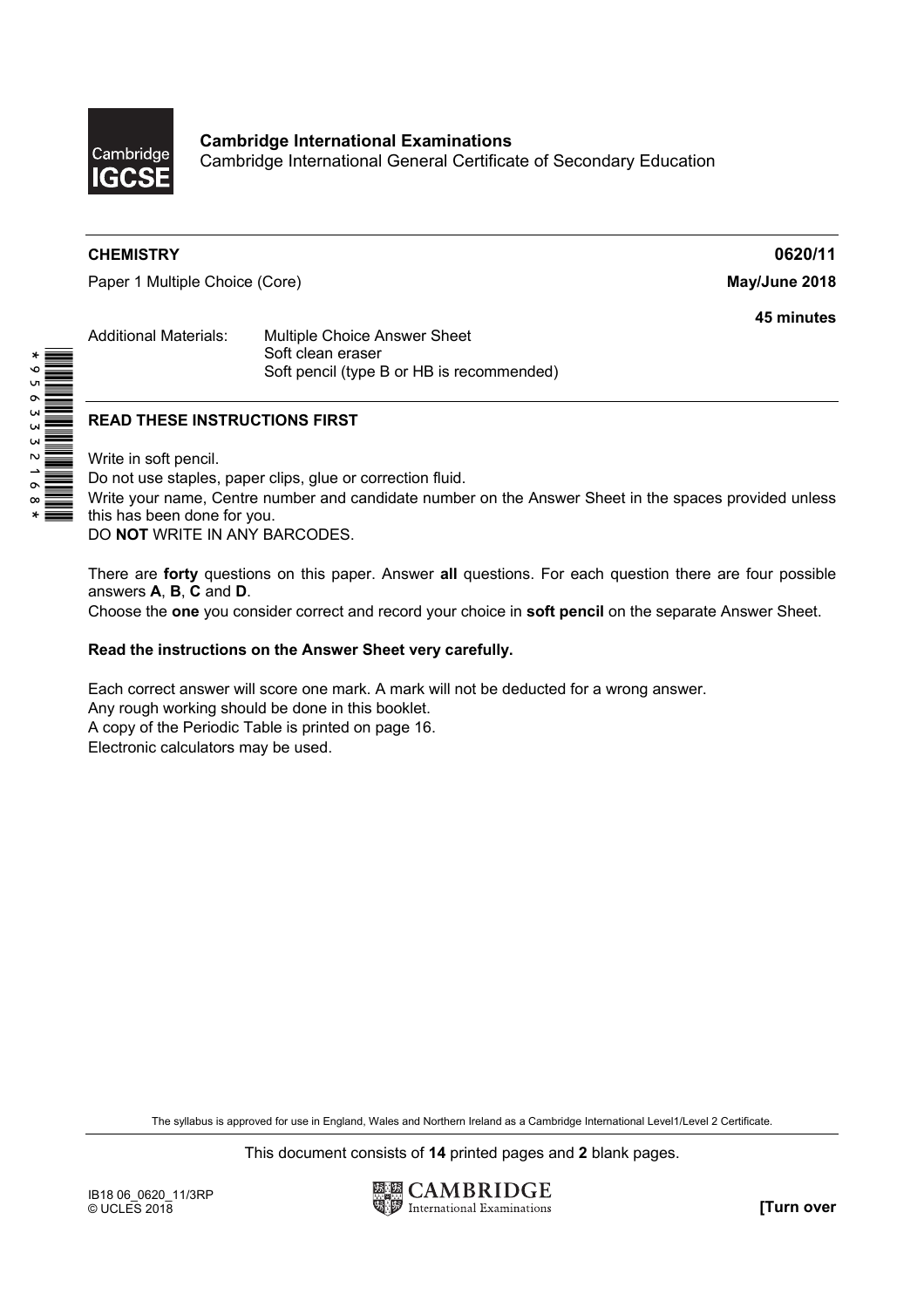**1** The diagrams show particles in a container.



Which two diagrams show the process of evaporation?

- **A** 1 → 2 **B** 1 → 3 **C** 2 → 3 **D** 3 → 1
- 2 Which piece of apparatus is used to measure exactly  $26.3 \text{ cm}^3$  of a liquid?



**3** The melting points and boiling points of pure substances W, X and Y are shown.

|                  | W      |     |        |
|------------------|--------|-----|--------|
| melting point/°C | $-114$ | 115 | $-101$ |
| boiling point/°C | 78     | 445 | -34    |

The substances are chlorine, ethanol and sulfur.

Which row identifies W, X and Y?

|   | W        | X        |          |
|---|----------|----------|----------|
| А | chlorine | ethanol  | sulfur   |
| в | ethanol  | sulfur   | chlorine |
| C | sulfur   | chlorine | ethanol  |
| D | sulfur   | ethanol  | chlorine |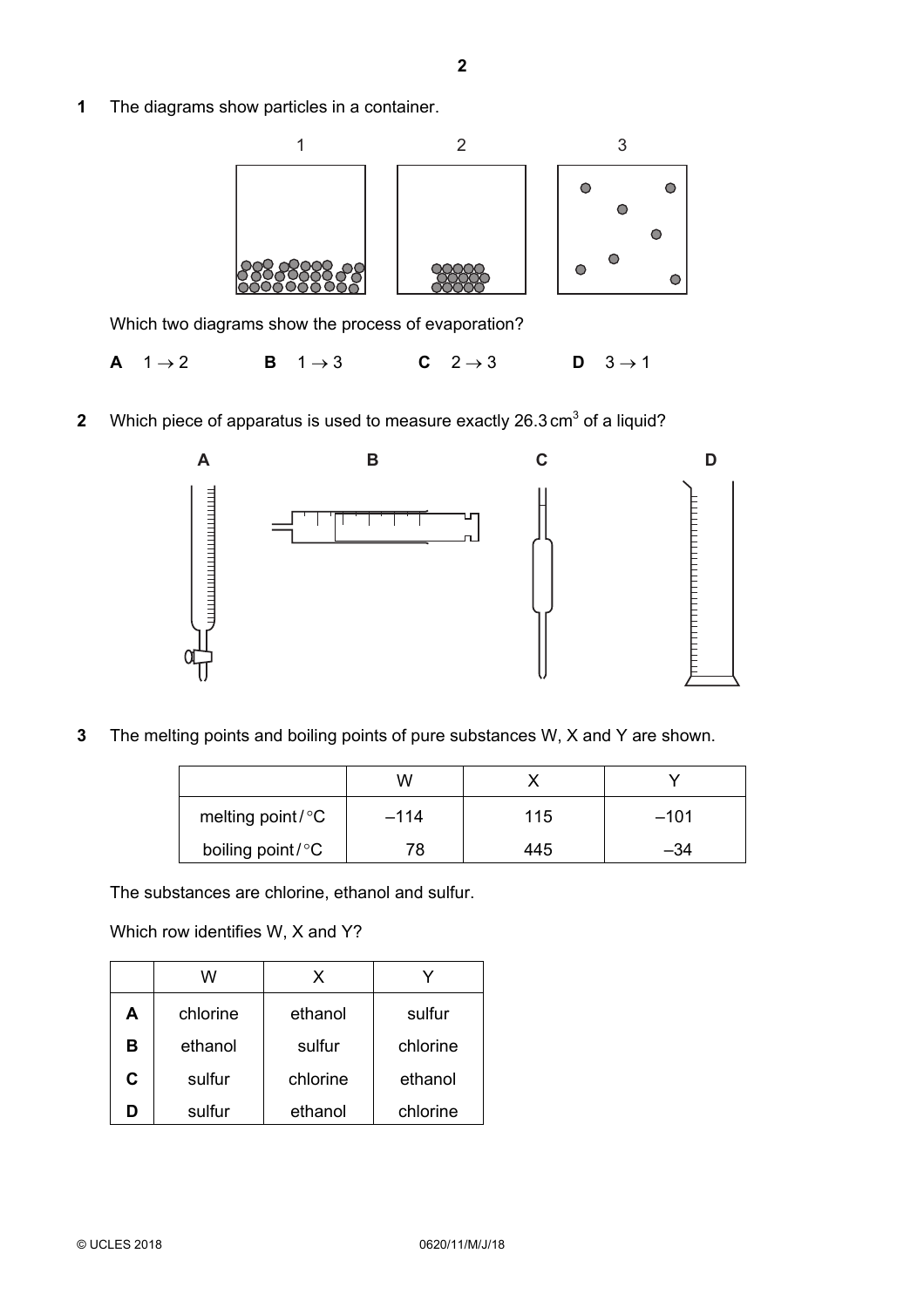- **4** In which atom is the number of protons equal to the number of neutrons?
	- **A** 40Ar **B** 19F **C** 23Na **D** 16O
- **5** Which row identifies an alloy, a pure metal and a non-metal?

|    | alloy  | pure metal | non-metal |
|----|--------|------------|-----------|
| А  | brass  | carbon     | copper    |
| в  | brass  | copper     | carbon    |
| C. | copper | brass      | carbon    |
| n  | copper | carbon     | brass     |

**6** A covalent molecule Q contains exactly six shared electrons.

What is Q?

- **A** ammonia, NH<sub>3</sub>
- **B** chlorine, Cl<sub>2</sub>
- **C** methane, CH<sub>4</sub>
- $D$  water,  $H_2O$
- **7** The 'lead' in a pencil is made of a mixture of graphite and clay.



When the percentage of graphite is increased, the pencil slides across the paper more easily.

Which statement explains this observation?

- **A** Graphite has a high melting point.
- **B** Graphite is a form of carbon.
- **C** Graphite is a lubricant.
- **D** Graphite is a non-metal.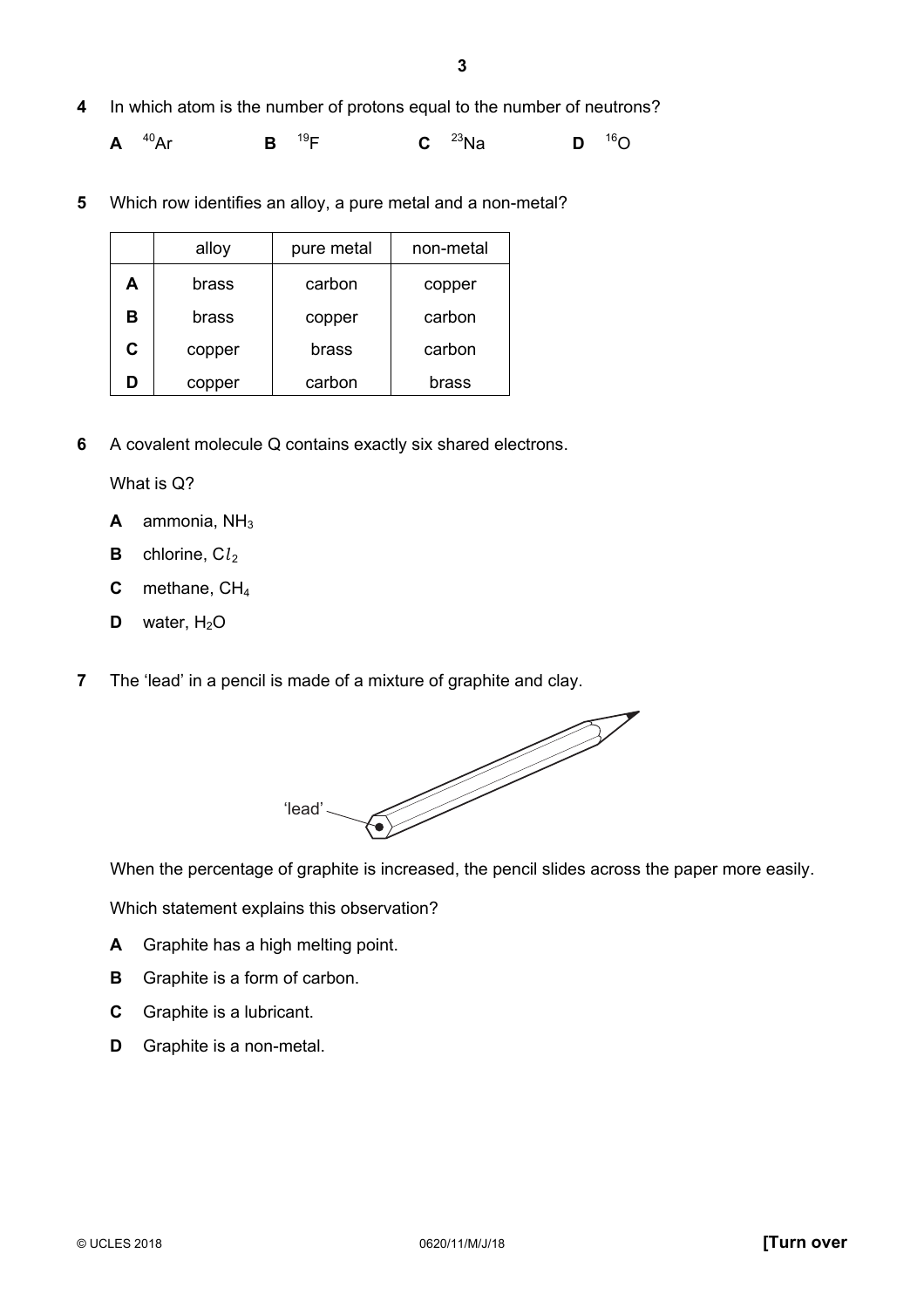**8** The equation for the reaction between magnesium and dilute sulfuric acid is shown.

The  $M_r$  of MgSO<sub>4</sub> is 120.

 $Mg + H_2SO_4 \rightarrow MgSO_4 + H_2$ 

Which mass of magnesium sulfate is formed when 12 g of magnesium completely reacts with dilute sulfuric acid?

**A** 5g **B** 10g **C** 60g **D** 120g

**9** What is observed at each electrode when molten lead(II) bromide is electrolysed using platinum electrodes?

|   | negative electrode          | positive electrode          |
|---|-----------------------------|-----------------------------|
| A | bubbles of a colourless gas | bubbles of a brown gas      |
| в | bubbles of a colourless gas | bubbles of a colourless gas |
| С | shiny grey liquid           | bubbles of a brown gas      |
| D | shiny grey liquid           | bubbles of a colourless gas |

- **10** Which gas is used as a fuel?
	- **A** argon
	- **B** hydrogen
	- **C** nitrogen
	- **D** oxygen
- **11** Burning fuels is an exothermic reaction.

What is meant by the term *exothermic*?

- **A** A gas is produced.
- **B** Energy is released.
- **C** Heat is absorbed.
- **D** The mass of the fuel decreases.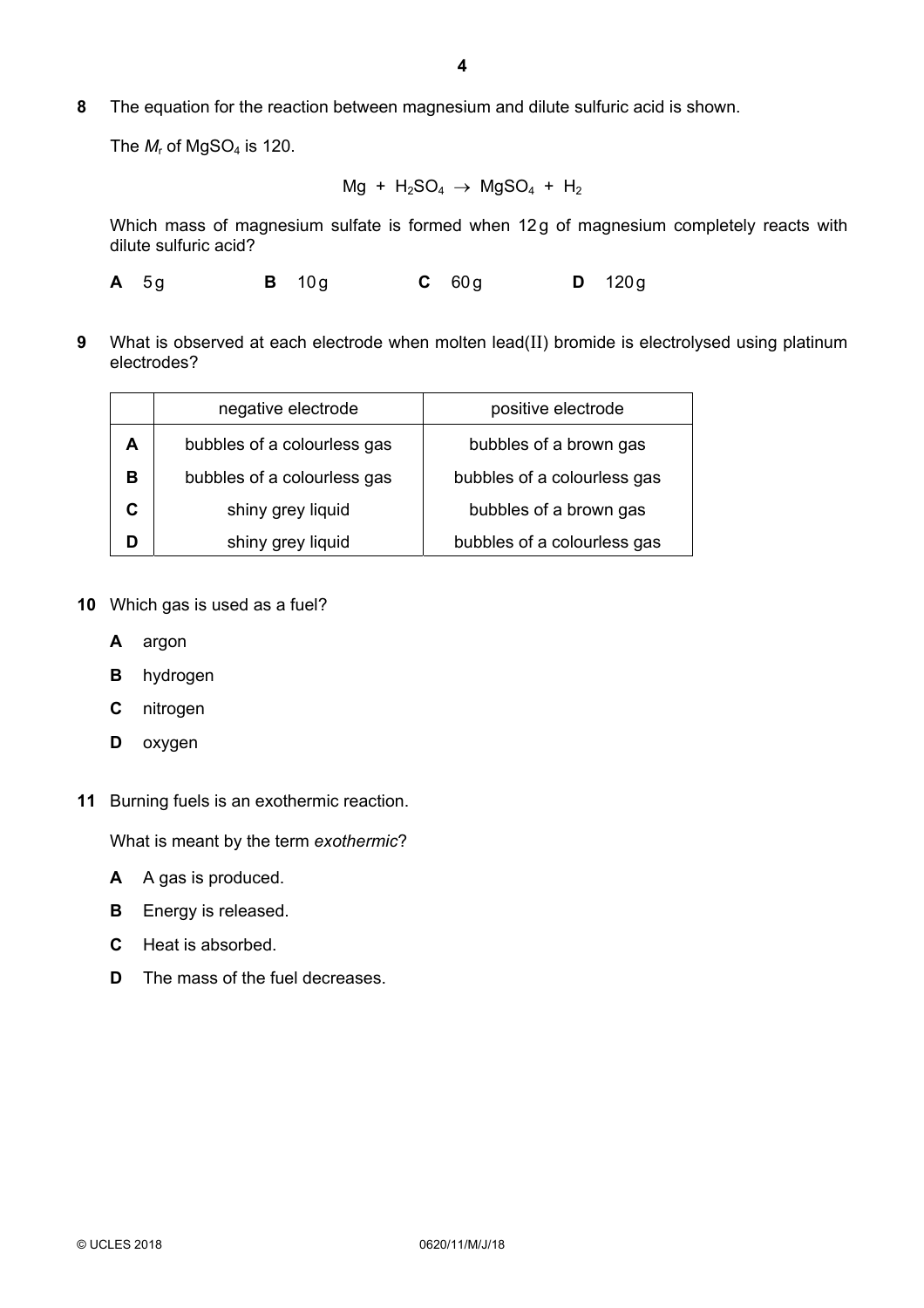**12** The diagram shows a rate of reaction experiment.



Increasing the concentration of the acid and increasing the temperature both affect the rate of reaction.

Which row is correct?

|   | increase the concentration<br>of acid | increase the temperature  |
|---|---------------------------------------|---------------------------|
| A | decrease rate of reaction             | decrease rate of reaction |
| в | decrease rate of reaction             | increase rate of reaction |
| C | increase rate of reaction             | decrease rate of reaction |
|   | increase rate of reaction             | increase rate of reaction |

**13** Water is added to anhydrous copper(II) sulfate.

What happens during the reaction?

- **A** The copper(II) sulfate turns blue and the solution formed gets colder.
- **B** The copper(II) sulfate turns blue and the solution formed gets hotter.
- **C** The copper(II) sulfate turns white and the solution formed gets colder.
- **D** The copper(II) sulfate turns white and the solution formed gets hotter.
- **14** Which equation shows an oxidation reaction?
	- **A**  $C + O_2 \rightarrow CO_2$
	- **B**  $CaCO<sub>3</sub> \rightarrow CaO + CO<sub>2</sub>$
	- **C** CaO + 2HC $l \rightarrow$  CaC $l_2$  + H<sub>2</sub>O
	- $D \quad N_2O_4 \rightarrow 2NO_2$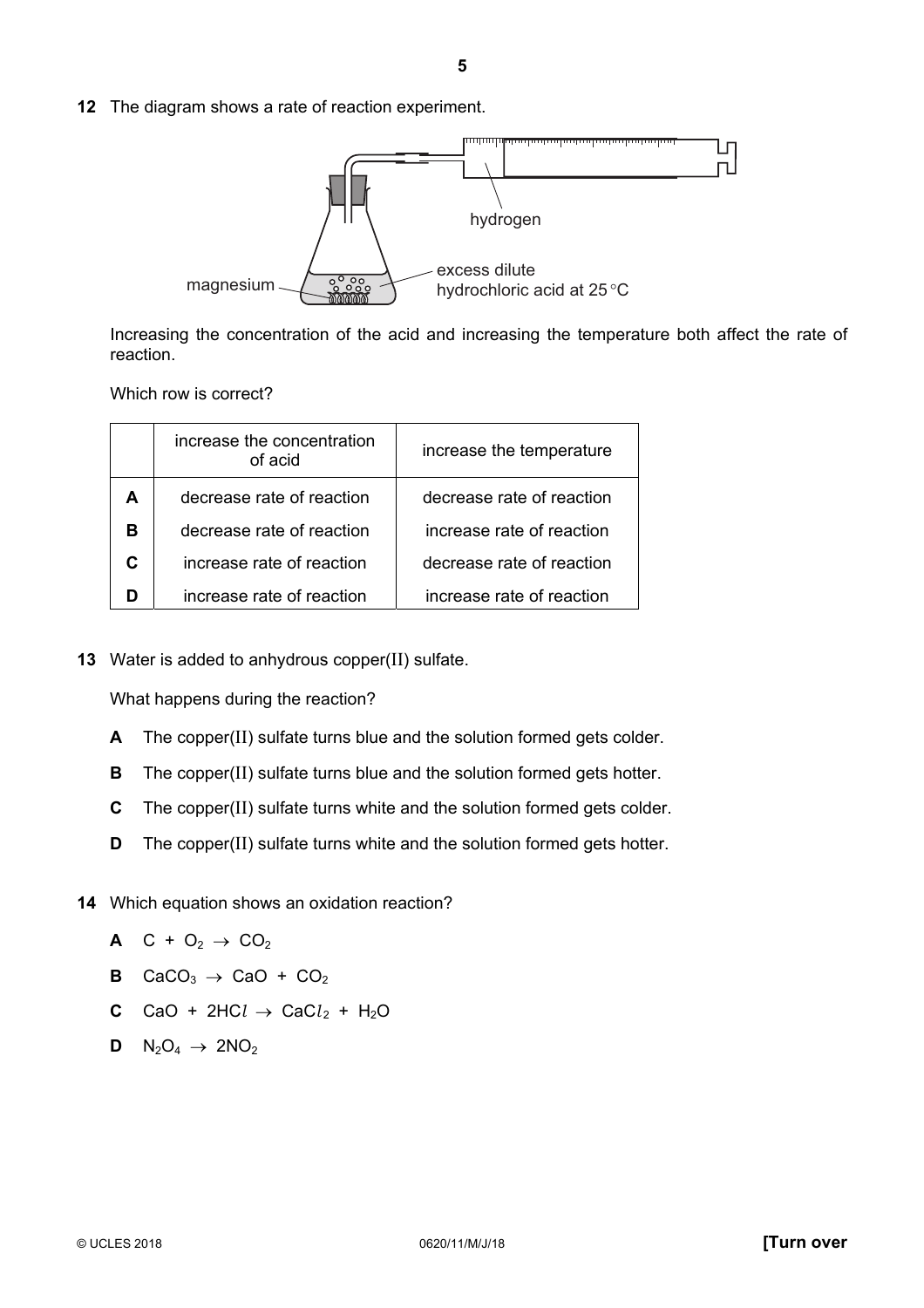**15** Dilute nitric acid is added to a solid, F.

A gas, G, is produced which is denser than air and extinguishes a burning splint.

What are F and G?

|   | solid F           | gas G          |
|---|-------------------|----------------|
| А | calcium           | hydrogen       |
| в | calcium carbonate | carbon dioxide |
| C | calcium hydroxide | hydrogen       |
|   | calcium oxide     | carbon dioxide |

- **16** Which statement about oxides is correct?
	- **A** A solution of magnesium oxide has a pH less than pH 7.
	- **B** A solution of sulfur dioxide has a pH greater than pH 7.
	- **C** Magnesium oxide reacts with nitric acid to make a salt.
	- **D** Sulfur dioxide reacts with hydrochloric acid to make a salt.
- **17** Which methods are suitable for preparing **both** zinc sulfate and copper(II) sulfate?
	- 1 reacting the metal oxide with warm dilute aqueous sulfuric acid
	- 2 reacting the metal with dilute aqueous sulfuric acid
	- 3 reacting the metal carbonate with dilute aqueous sulfuric acid
	- **A** 1, 2 and 3 **B** 1 and 2 only **C** 1 and 3 only **D** 2 and 3 only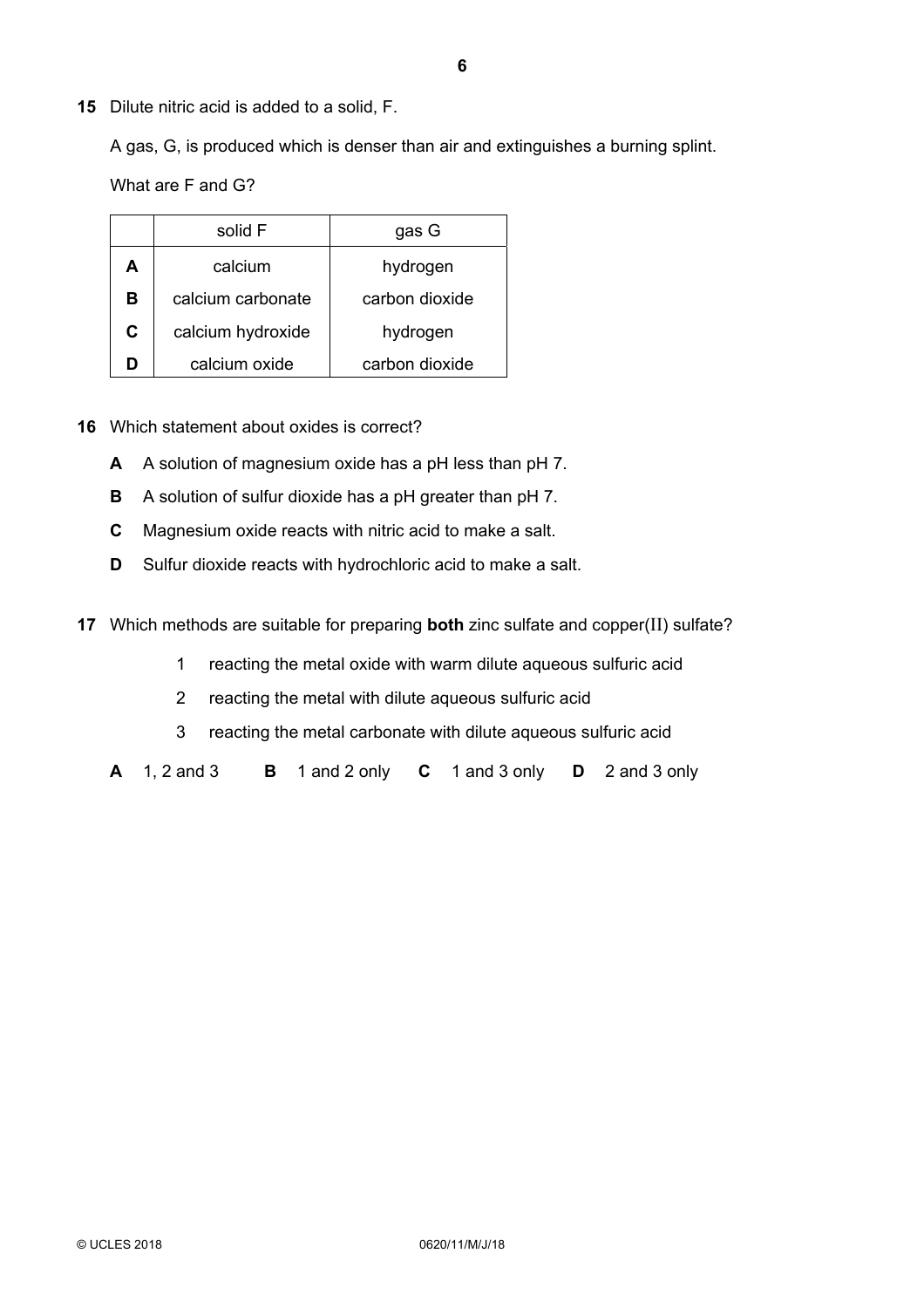**18** Two salt solutions, X and Y, are tested.

The table shows the results.

| test                                                                             |                             |                                 |
|----------------------------------------------------------------------------------|-----------------------------|---------------------------------|
| a few drops of aqueous<br>sodium hydroxide are added                             | green precipitate<br>formed | red-brown<br>precipitate formed |
| a few drops of dilute nitric acid and<br>a few drops of barium nitrate are added | no change seen              | white precipitate<br>formed     |
| a few drops of dilute nitric acid and<br>a few drops of silver nitrate are added | white precipitate<br>formed | no change seen                  |

What are X and Y?

|   | x                  |                    |
|---|--------------------|--------------------|
| A | iron(II) chloride  | iron(III) sulfate  |
| в | iron(III) chloride | iron(III) sulfate  |
| C | $iron(II)$ sulfate | iron(III) chloride |
| n | iron(III) sulfate  | iron(III) chloride |

- **19** Which element is in the same period of the Periodic Table as silicon?
	- **A** germanium
	- **B** scandium
	- **C** sodium
	- **D** strontium
- **20** Which statement about the halogens is correct?
	- **A** A sample of bromine reacts with potassium chloride solution.
	- **B** A sample of bromine reacts with potassium iodide solution.
	- **C** A sample of chlorine has a higher density than a sample of bromine.
	- **D** A sample of chlorine is a darker colour than a sample of bromine.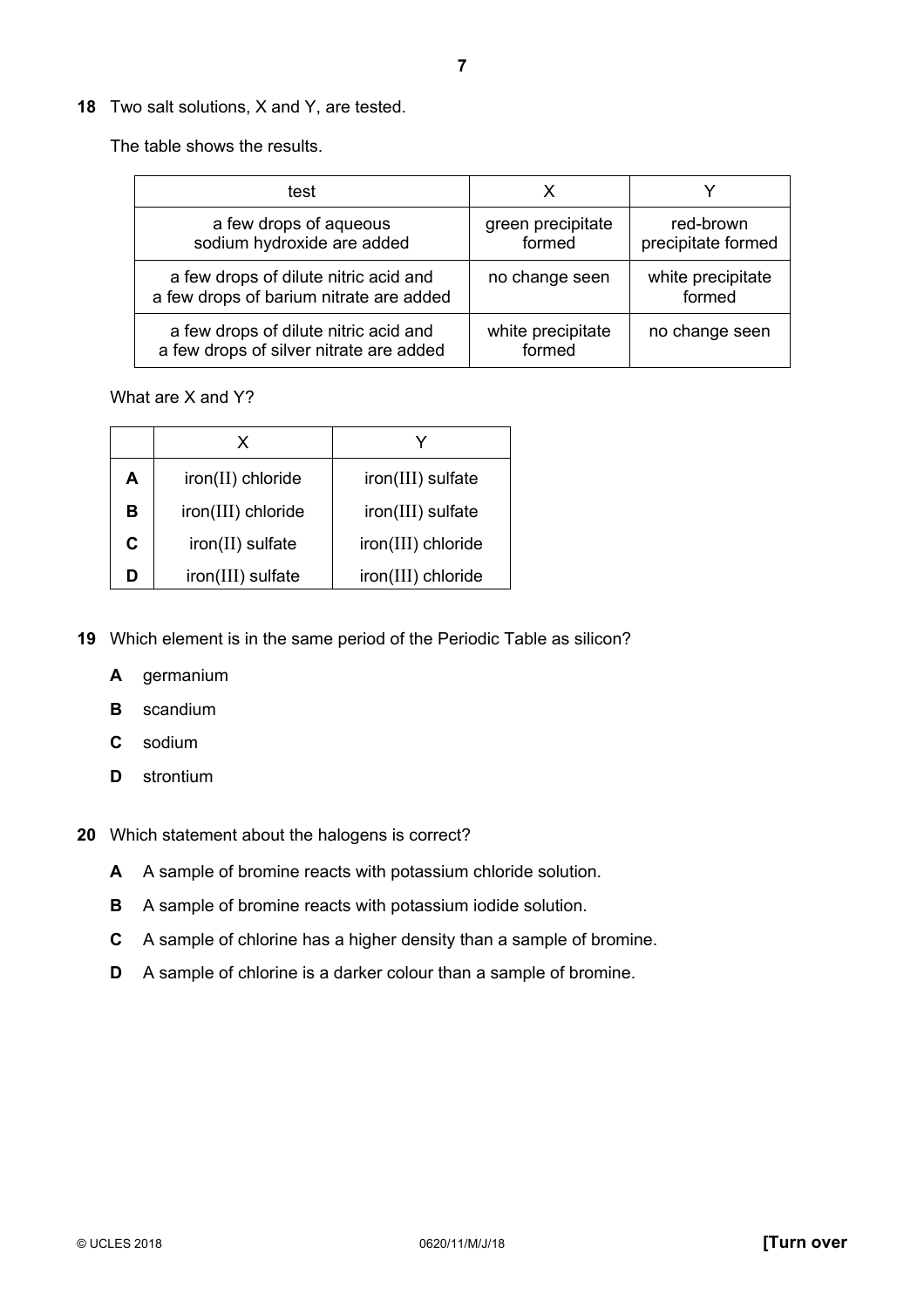**21** Which row shows the catalytic activity of transition elements and their compounds?

|    | catalytic activity of<br>transition elements | catalytic activity of compounds of<br>transition elements |
|----|----------------------------------------------|-----------------------------------------------------------|
|    | good                                         | good                                                      |
| в  | good                                         | poor                                                      |
| C. | poor                                         | good                                                      |
|    | poor                                         | poor                                                      |

- **22** Which statement about the noble gases is **not** correct?
	- **A** Noble gases are diatomic molecules.
	- **B** Noble gases are unreactive gases.
	- **C** Noble gases have full outer electron shells.
	- **D** The noble gas argon is used in lamps.
- **23** The following statements are made about the metals copper, iron, magnesium and zinc.
	- 1 Their oxides are acidic.
	- 2 They all conduct electricity in the solid state.
	- 3 They all have high melting points.
	- 4 They all react with dilute acids to form hydrogen.

Which statements are correct?

**A** 1 and 2 **B** 1 and 4 **C** 2 and 3 **D** 3 and 4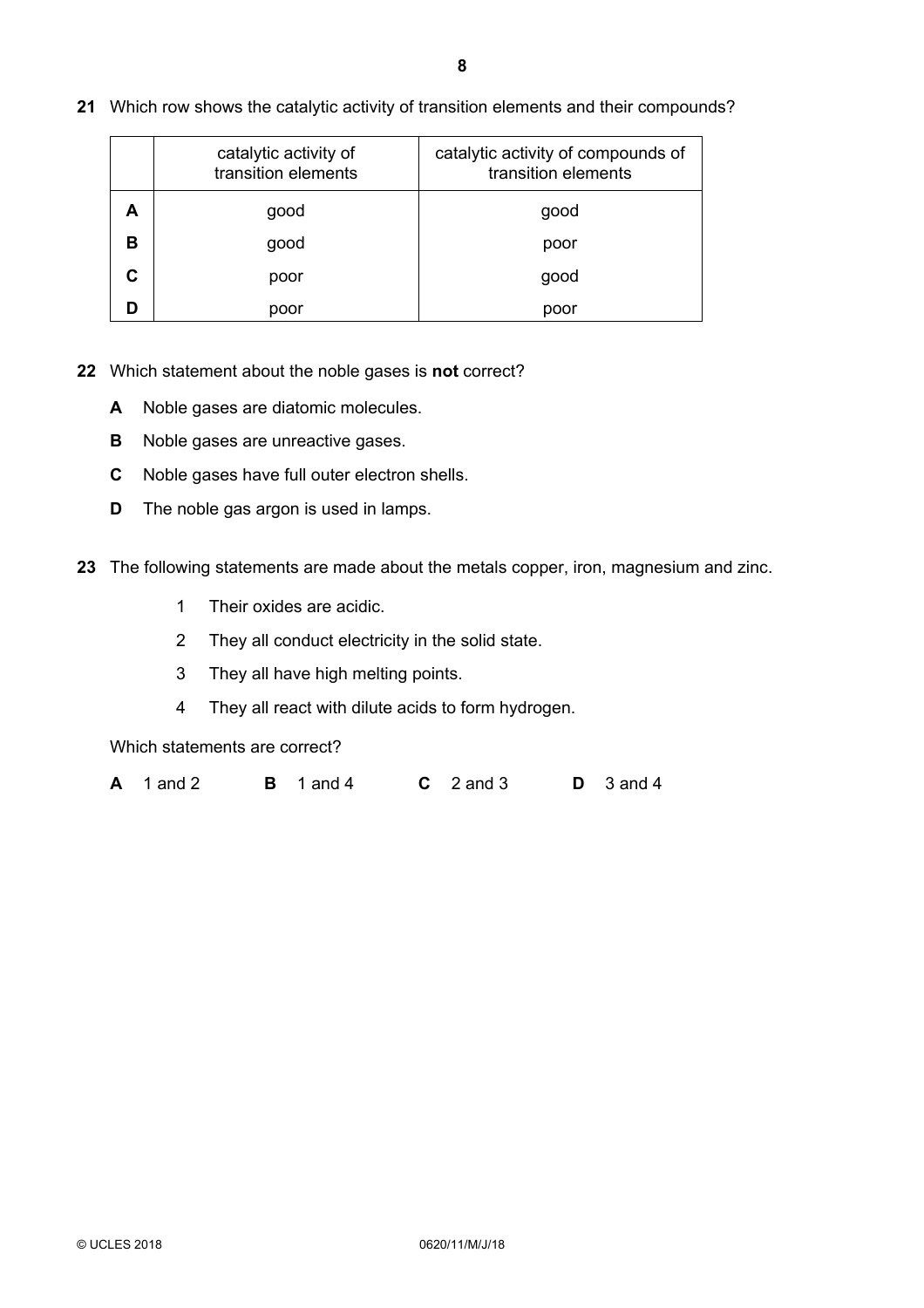**24** Three metals, X, Y and Z, were reacted with water.

The oxides of the same three metals were also heated strongly with carbon.

The results are shown.

| metal | reaction of the metal with water                                         | reaction of the metal oxide<br>with carbon |
|-------|--------------------------------------------------------------------------|--------------------------------------------|
|       | vigorous reaction<br>with cold water                                     | no reaction                                |
|       | no reaction                                                              | metal and<br>carbon dioxide produced       |
| 7     | no reaction observed with cold water<br>but reaction observed with steam | no reaction                                |

What is a correct conclusion about X, Y and Z?

- **A** X is sodium and Y is magnesium.
- **B** X is the least reactive and Y is the most reactive.
- **C** Z is less reactive than Y.
- **D** *Z* is magnesium and Y is copper.
- **25** In a blast furnace, iron ore is mixed with coke and limestone, and heated in hot air.

Compound R is formed. Compound R then reduces the iron ore to iron.

Which equation shows the formation of compound R?

- **A**  $C + O_2 \rightarrow CO_2$
- **B**  $CO<sub>2</sub> + C \rightarrow 2CO$
- **C**  $\text{CaCO}_3 \rightarrow \text{CaO} + \text{CO}_2$
- **D** CaO +  $SiO<sub>2</sub> \rightarrow CaSiO<sub>3</sub>$
- **26** Which statement explains why aluminium is used in the manufacture of aircraft?
	- **A** It conducts heat well.
	- **B** It has a low density.
	- **C** It is a good conductor of electricity.
	- **D** It is easy to recycle.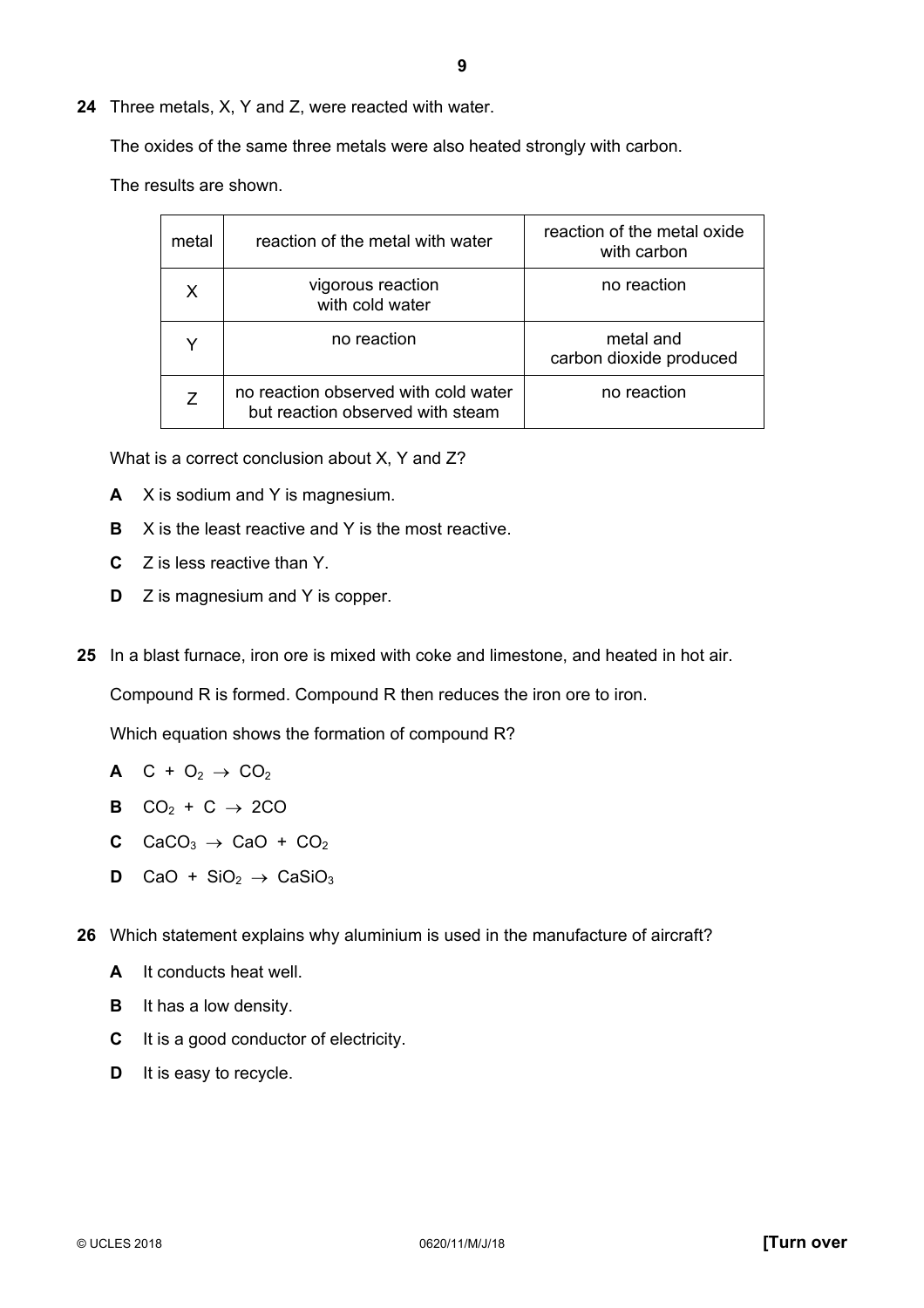**27** Dry air is passed over hot copper until all the oxygen has reacted.



The volume of gas at the end of the reaction is 120 cm<sup>3</sup>.

What is the starting volume of dry air?

**A** 132 cm3 **B** 152 cm3 **C** 180 cm3 **D** 570 cm3

**28** A steel bicycle which had been left outdoors for several months was starting to rust.

What would **not** reduce the rate of corrosion?

- **A** Remove the rust and paint the bicycle.
- **B** Remove the rust and store the bicycle in a dry shed.
- **C** Remove the rust and wipe the bicycle with a clean, damp cloth.
- **D** Remove the rust and wipe the bicycle with an oily cloth.
- **29** Which statements about water are correct?
	- 1 Household water contains dissolved salts.
	- 2 Water for household use is filtered to remove soluble impurities.
	- 3 Water is treated with chlorine to kill bacteria.
	- 4 Water is used in industry for cooling.
	- **A** 1, 2, 3 and 4
	- **B** 1, 2 and 3 only
	- **C** 1, 3 and 4 only
	- **D** 2, 3 and 4 only
- **30** Farmers use fertilisers to replace minerals in the soil that have been removed by the crops they grow.

Which elements in the soil are replaced by adding fertilisers?

**A** Ca, P, O **B** K, O, S **C** N, K, P **D** N, O, S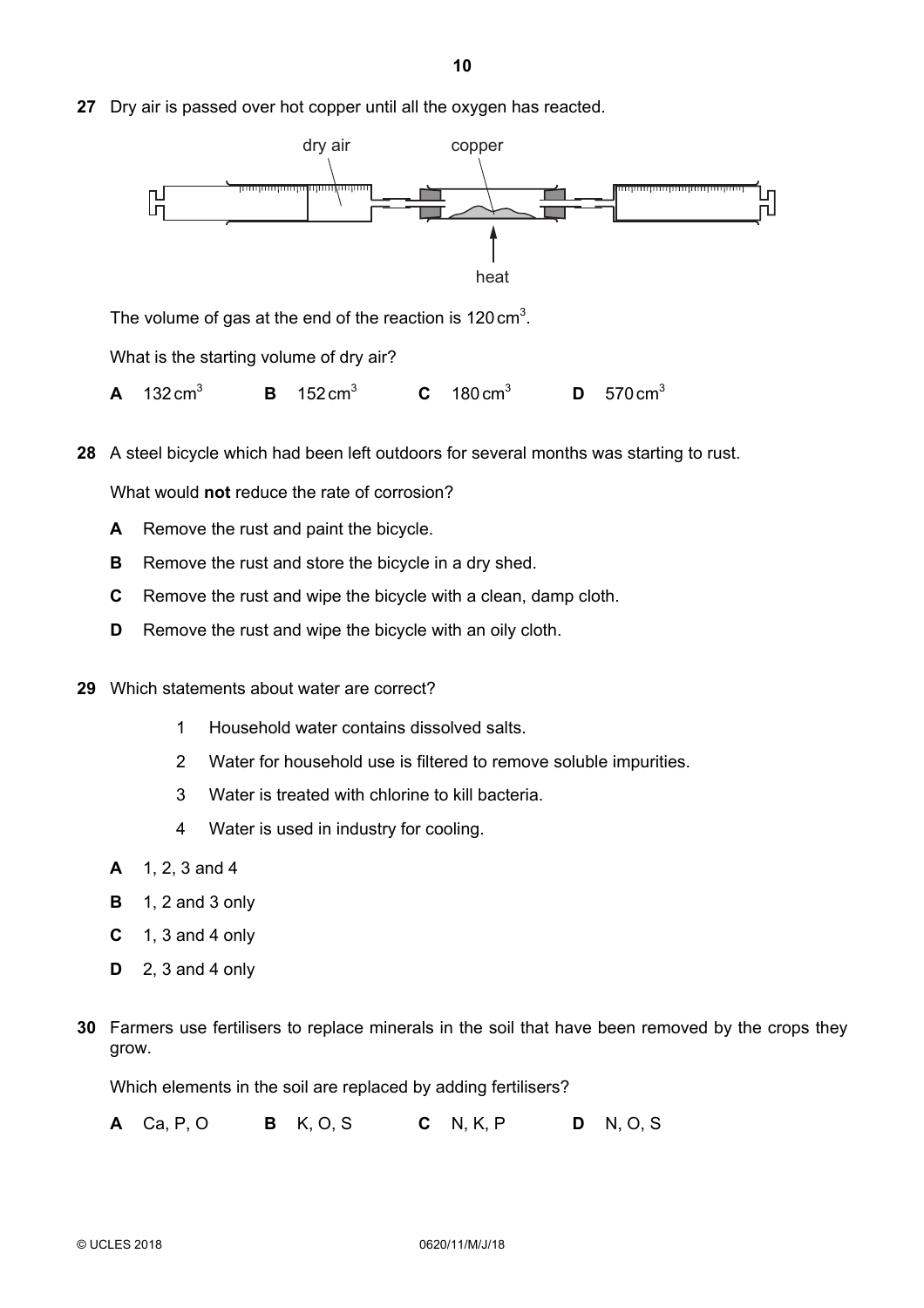- **31** Which statement is correct?
	- **A** Atmospheric carbon dioxide is not a cause of climate change.
	- **B** Atmospheric methane is produced by respiration.
	- **C** Burning natural gas decreases the level of carbon dioxide in the atmosphere.
	- **D** Decomposition of vegetation causes an increase in atmospheric methane.
- **32** Which statement about sulfur and its compounds is **not** correct?
	- **A** Sulfur dioxide is used as a food preservative.
	- **B** Sulfur dioxide turns acidified aqueous potassium manganate(VII) from purple to colourless.
	- **C** Sulfur forms a basic oxide.
	- **D** Sulfur is used in the manufacture of sulfuric acid.
- **33** Which process is used to convert limestone (calcium carbonate) into lime?
	- **A** electrolysis
	- **B** fractional distillation
	- **C** incomplete combustion
	- **D** thermal decomposition
- **34** Lime is used to treat an industrial waste.



Which change occurs in the treatment?

|   | untreated waste |               | treated waste |
|---|-----------------|---------------|---------------|
| А | acidic          | $\rightarrow$ | neutral       |
| в | alkaline        | $\rightarrow$ | acidic        |
| С | alkaline        | $\rightarrow$ | neutral       |
| n | neutral         |               | acidic        |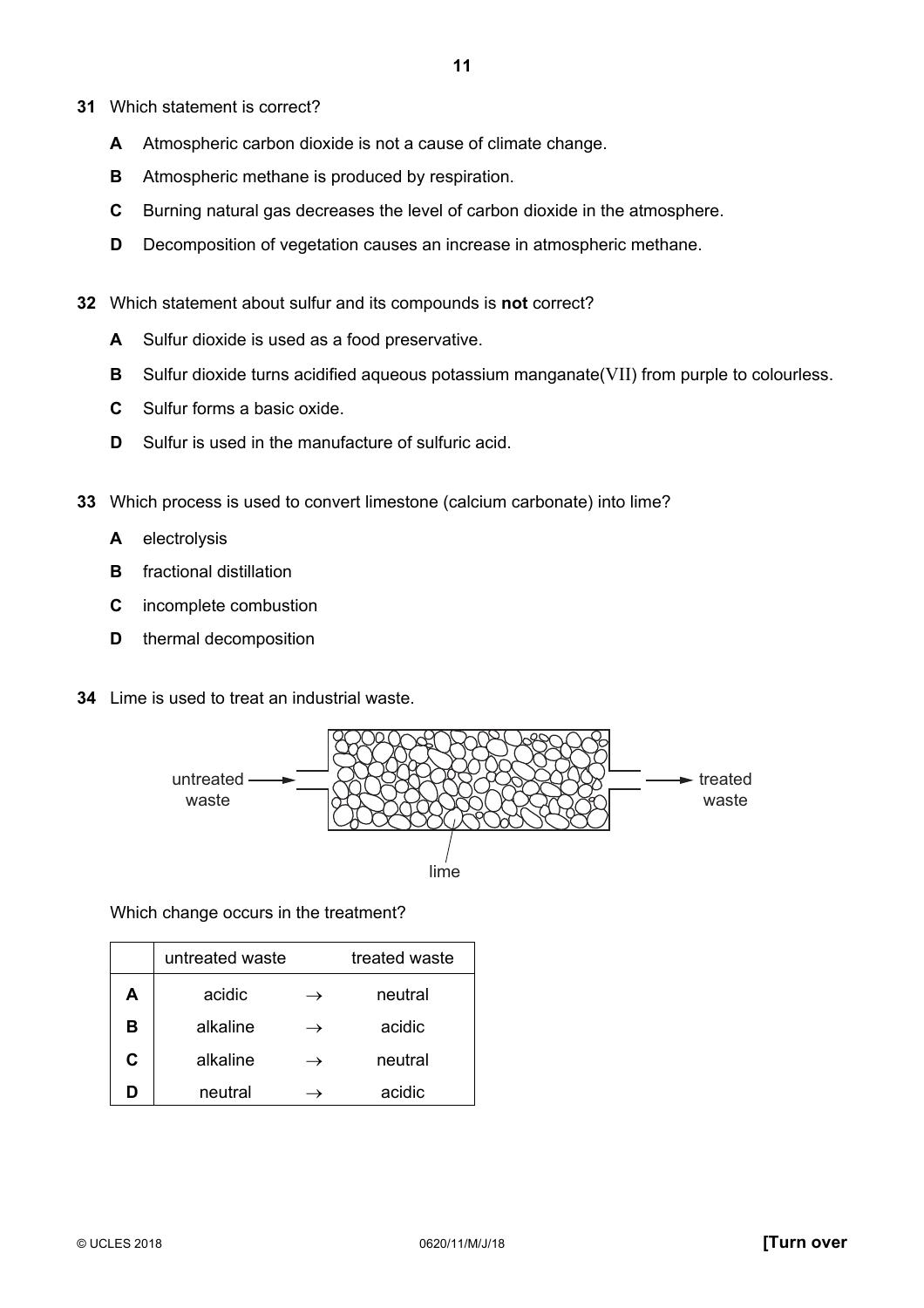|   | name of fraction | use                    |
|---|------------------|------------------------|
| А | fuel oil         | making waxes           |
| в | gas oil          | fuel in diesel engines |
| C | kerosene         | jet fuel               |
|   | naphtha          | making chemicals       |

**35** What is **not** the correct use of the fraction named?

**36** Four organic compounds are listed.

ethane ethanoic acid ethanol ethene

Which bond do all four compounds contain?

|  | $A$ C-C |  | B C-H |  | $C$ $C-O$ |  | $D$ O-H |
|--|---------|--|-------|--|-----------|--|---------|
|--|---------|--|-------|--|-----------|--|---------|

**37** The first three members of a homologous series are shown.



Why do these molecules represent a homologous series?

- **A** because they contain fluorine and carbon atoms
- **B** because they have saturated bonds
- **C** because they have the same functional group
- **D** because they react differently from each other

**38** Which substances can be obtained by cracking hydrocarbons?

- **A** ethanol and ethene
- **B** ethanol and hydrogen
- **C** ethene and hydrogen
- **D** ethene and poly(ethene)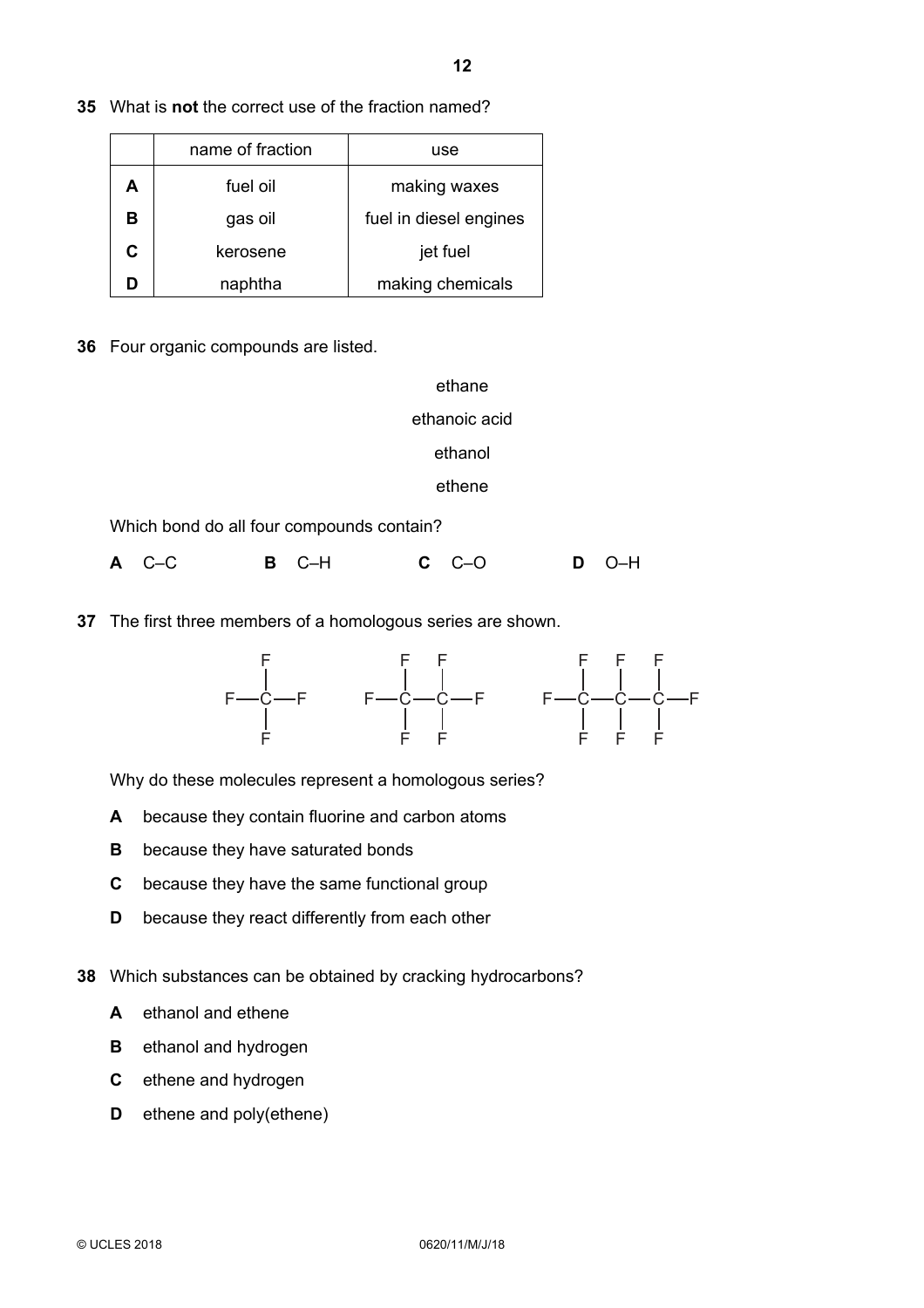- **39** Which reaction is used to make ethanol?
	- **A** adding steam to ethene
	- **B** addition polymerisation
	- **C** fractional distillation of petroleum
	- **D** reacting ethene with aqueous bromine
- **40** Polymers are long-chain molecules made from small molecules linked together.

Four polymers or types of polymer are listed.

- 1 carbohydrates
- 2 nylon
- 3 proteins
- 4 *Terylene*

Which of these polymers or types of polymer are synthetic?

| $C$ 2 and 3<br>$A \quad 1$ and 3<br>$\mathsf B$ 1 and 4 | $D \quad 2$ and 4 |
|---------------------------------------------------------|-------------------|
|---------------------------------------------------------|-------------------|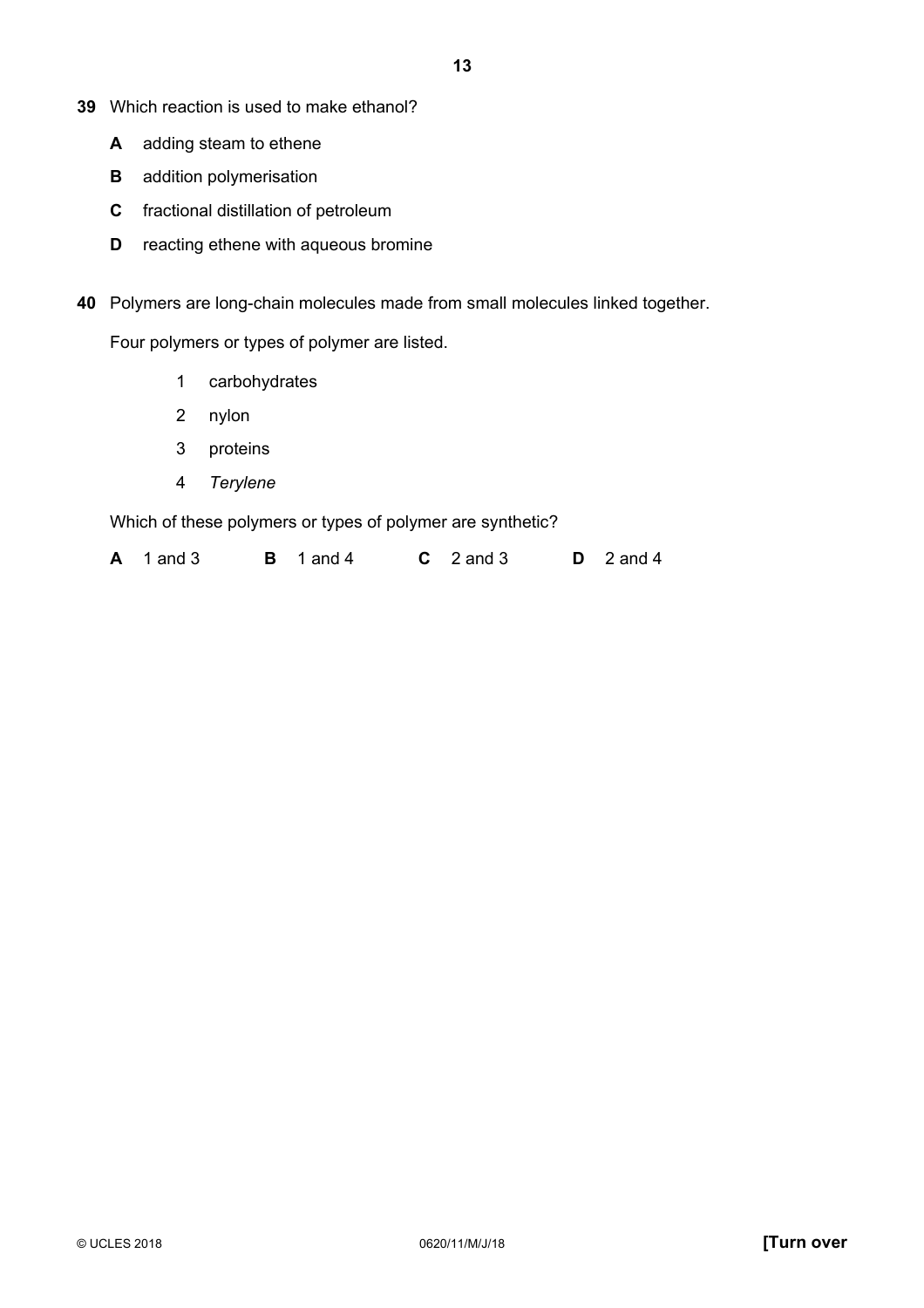## **BLANK PAGE**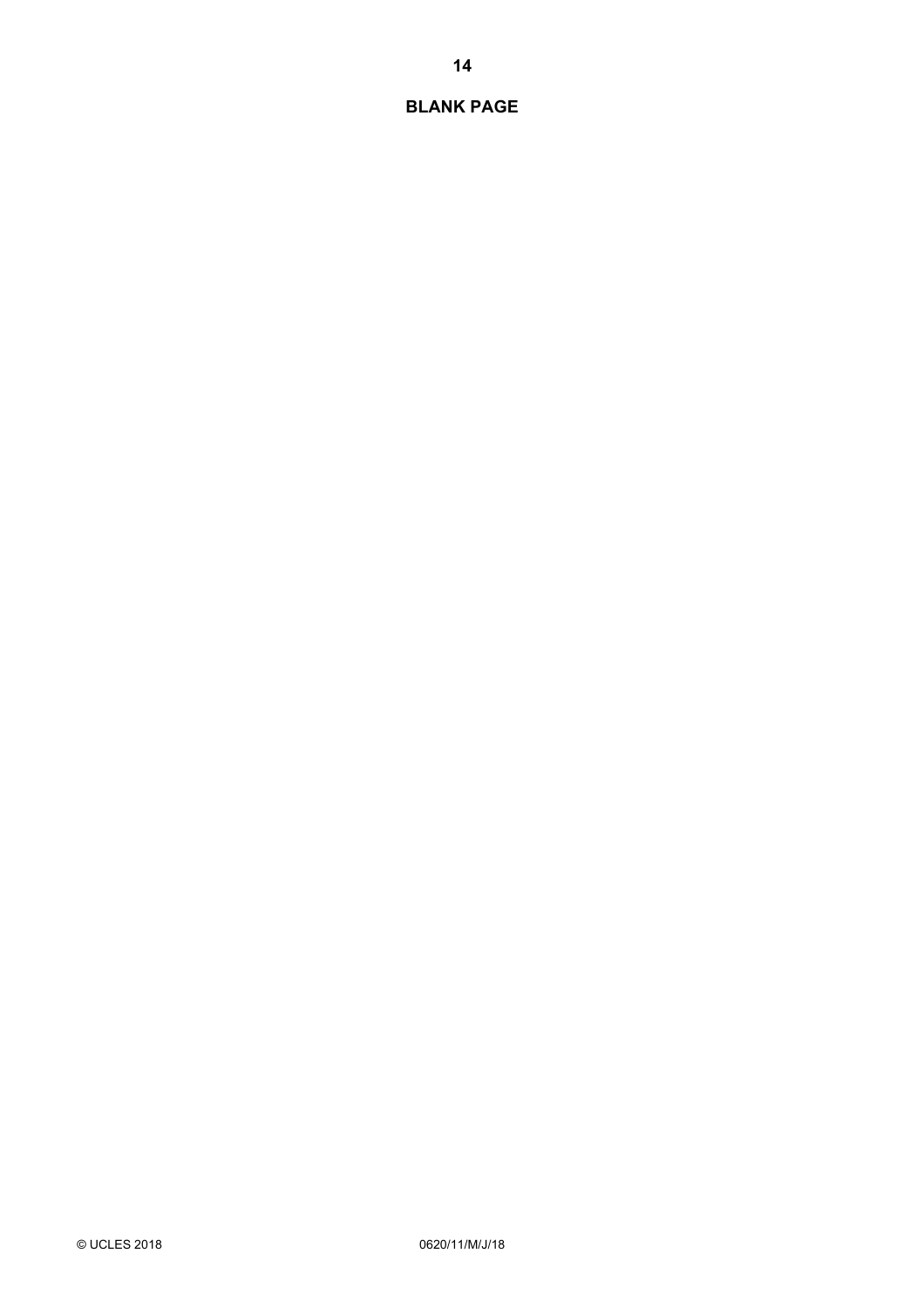#### **BLANK PAGE**

Permission to reproduce items where third-party owned material protected by copyright is included has been sought and cleared where possible. Every reasonable effort has been made by the publisher (UCLES) to trace copyright holders, but if any items requiring clearance have unwittingly been included, the publisher will be pleased to make amends at the earliest possible opportunity.

To avoid the issue of disclosure of answer-related information to candidates, all copyright acknowledgements are reproduced online in the Cambridge International Examinations Copyright Acknowledgements Booklet. This is produced for each series of examinations and is freely available to download at www.cie.org.uk after the live examination series.

Cambridge International Examinations is part of the Cambridge Assessment Group. Cambridge Assessment is the brand name of University of Cambridge Local Examinations Syndicate (UCLES), which is itself a department of the University of Cambridge.